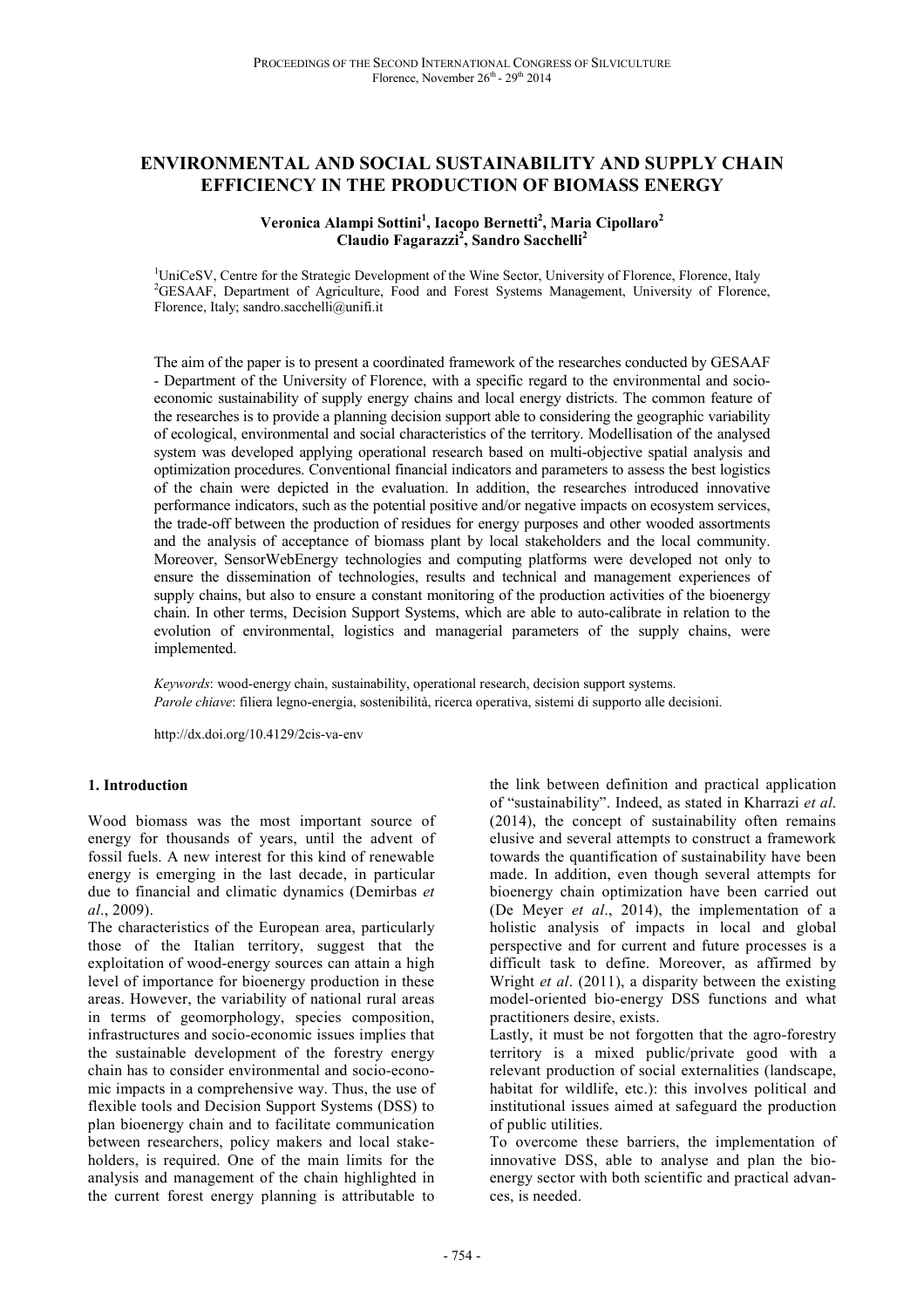## **2. Application of operational research**

### **and decision support system in wood-energy chain: a case study**

Within those premises, the paper aims to describe the main researches carried out by the Department of Agricultural, Food and Forest Systems Management (GESAAF) of the University of Florence to define a comprehensive evaluation of sustainability of forest wood-energy chain and its planning and management optimisation.

To achieve these purposes, different methodologies based on operational researches were applied and DSS implemented to give a practical aid to policy makers and local stakeholders.

The following sections will focus on the application of these methods and techniques to briefly describe: i) woodchip supply quantification, ii) biomass plant acceptance evaluation, iii) scenario analysis, trade-off and optimisation of wood-energy chain and iv) technology transfer application.

## *2.1 Woodchip supply quantification*

Different methods are available in literature for the analysis of biomass potential from forest residues.

As expressed by Seuring and Müller (2008), those researches are still dominated by green/environmental issues. Social aspects and the integration of the three dimensions of sustainability are still rarely considered. In order to cope with these limits a holistic and opensource spatial-based model was implemented.

The model called "Biomasfor" (Sacchelli *et al*., 2013c) represents a development of the previous researches (Bernetti *et al*., 2004; Bernetti *et al*., 2009; Zambelli *et al*., 2012), being able to compute the availability of biomass related to main assortments and residues for energy production from forest stands. The structure of the model is based on a multistep approach that allows quantifying the ecological, technical, economic and sustainable bioenergy. "Ecological bioenergy" is based on prescribed yield of Forest Management Plans or on increment of different forest typologies. "Technical bioenergy" introduces the evaluation of forest where the extraction of biomass is possible; it takes into account the main characteristics of the forest terrain and morphology, the facilities as well as the typology of machinery applied in the production process.

The "economic bioenergy" is the part of the technical bioenergy that can be collected to supply heating plants or biomass terminals and that is associated to forest stands that have a positive stumpage value.

A quite innovative analysis of the model can be depicted in the so-called "sustainable bioenergy" that represents the amount of woodchip energy obtainable to prevent potential negative impact on Ecosystem Services (ES). This sub-model sets a limit in the extraction of biomass to minimize soil depletion and losses of water quality as well as to maintain biodiversity and fertility of forest stands. An additional computation of the sub-model is the quantification of positive impacts on ES by taking into account the avoided carbon dioxide emission, the

fire risk prevention and the potential tourist valorisation of the forests related to biomass extraction.

## *2.2 The biomass plant acceptance*

Once potential demand and supply of bioenergy is defined, as well as logistics and facilities, it is possible to consider the implementation of biomass plants (for an in-depth analysis of biomass demand quantification see e.g. Nibbi *et al*., 2012). As often demonstrated in national and international case studies, public opposition, despite potential technical-economic and normative feasibility, could often thwart this kind of structure. This effect is usually called NIMBY (Not In My BackYard) effect.

In literature, a few methodologies are highlighted, which analyse this component of population perception. Among them, the information of population about exante and ex-post characteristics of the intervention by participative processes is the most applied. However, the informative approach is a complex task to achieve due to the need of taking into account several variables in a unique framework and for the time used for the knowledge transfer.

In this sense an additional research aimed at carrying out a technique able to analyse and minimize NIMBY effect in case of planning of biomass facilities was conducted (Sacchelli, 2014).

In the research, an evaluation of complex systems and a maximization of biomass plant acceptance were defined by the application of Fuzzy Cognitive Map (FCM) procedure and nonlinear modelling.

The aim of the study was reached by the application of Social Cognitive Optimisation (SCO) evolutionary algorithm in a theoretical case study that quantified the perception of bioenergy sector's experts on a potential implementation of a Combined Heat and Power (CHP) plant. Preliminary results stressed how optimization procedure permits to define the main variables, steps and characteristics of the bioenergy chain on which to inform the local stakeholders and population through participative processes to minimize NIMBY effect and facilitate communication procedure of the project.

## *2.3 Analysis of scenario, trade-off and optimisation of wood-energy chain*

The development of the above-described models represents a preliminary step for the analysis of woodchip energy chain sustainability. The combination of demand and supply availability has been applied to carried out different typologies of analysis. Some case studies are reported as examples as follows:

- scenario analysis;

- trade-off analysis;

- optimisation of bioenergy chain.

The scenario analysis mainly regards the application of sensitivity analysis of different input variables to define variation of supply and demand of bioenergy. Differences in biomass availability have been computed according to modulation of ecological, technical and economic parameters in several case studies (see e.g. Sacchelli *et al*., 2013c).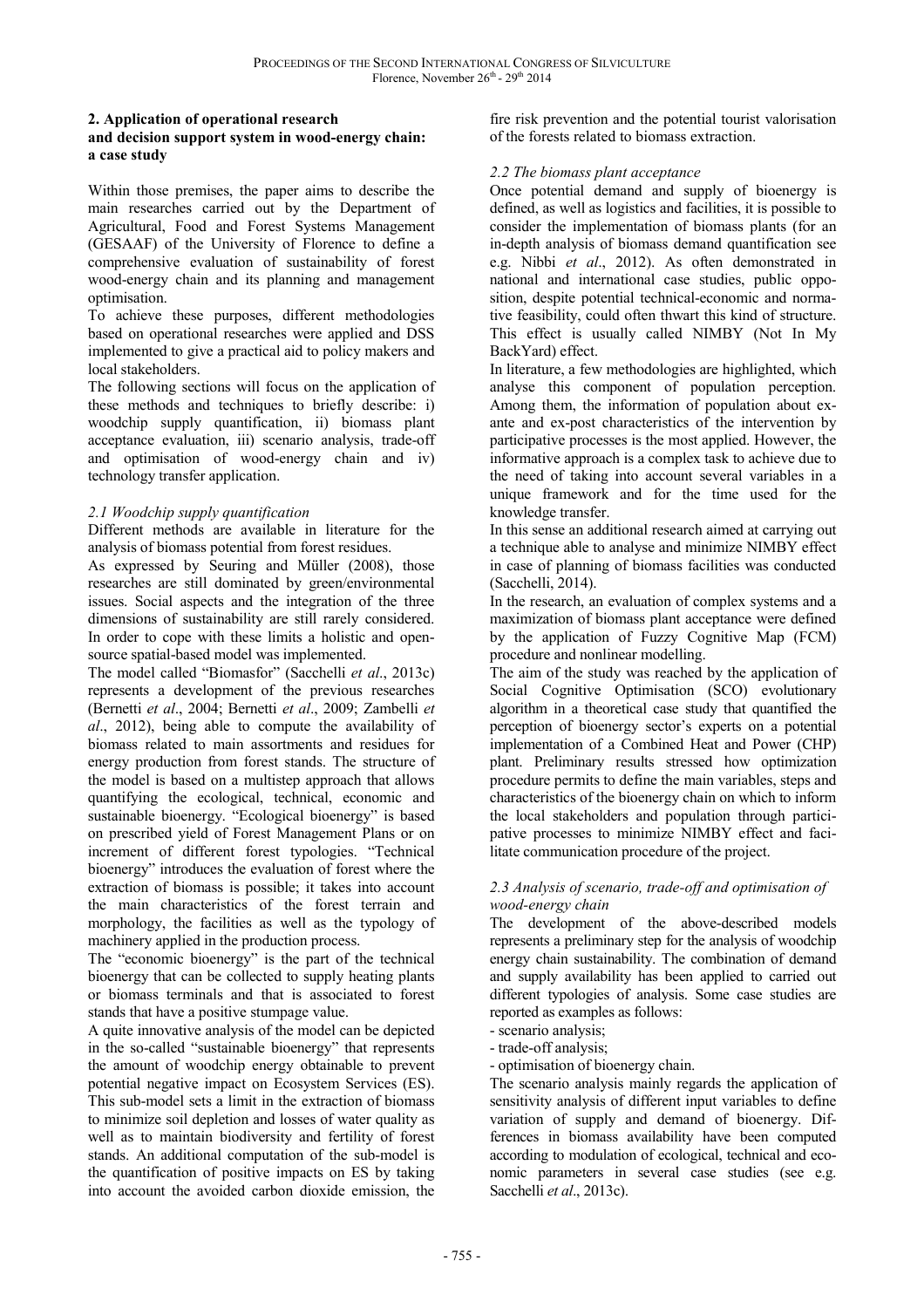In the research, the scenario assessment framework defines not only the amount of biomass but also the supply/demand ratio and the economic value added for the entire forest chain giving alternatives to decision makers and a more holistic kind of output.

The integration of various sustainability parameters in a unique evaluation may lead to a conflict among socioeconomic, environmental, technical and legal aspects. Therefore, in order to decrease these potential divergences and to set decision makers preferences, a tradeoff analysis among different scenario is needed. An example of trade-off evaluation was applied by a multicriteria approach able to set the optimal level of biomass extraction at compartment level (Sacchelli *et al.*, 2013a). In this study, through the "distance from ideal point" technique, the modeller may define the best availability of woodchips assigning different weights to maintain diverse forest functions (i.e. the production of timber, the biodiversity and fertility maintenance, the fire risk prevention, etc.). Bioenergy production may also cause potential conflicts among production processes of different assortments. As an example of this, a case study regarded potential alternatives for coppices management in Tuscany (central Italy) was analysed, where the combined production of traditional assortments (firewood) and by-products (woodchips) as well as the exclusive production of woodchips were possible (Sacchelli *et al*., 2013b). By a sensitivity analysis based on wood products' prices, the Break Even Prices were calculated.

The Break Even Prices that switched the economic convenience from a particular production process to another one were defined for different forest typologies and geographic localisation. In addition, supply elasticity for firewood and bioenergy was computed. Optimisation of bioenergy systems took into account a partial equilibrium model able to quantify the socio-economic and environmental effects of policy, technology and best biomass allocation scenarios on the forest residue chain (Sacchelli *et al*., 2014). This GIS (Geographic Information System) based model can consider the financial trends and impacts on three forest compartments: sawmills, forest enterprises and energy plants. In addition to the above-mentioned parameters, the model computes avoided emissions for bio-heat and bioelectricity production and introduces an impact indicator for the road transport of biomass. Best logistics of bioenergy chain and best allocation of biomass from supply to demand were reached by solving different objective functions in a multi-objective linear programming model.

Lastly, the agro-energy districts planning appears as the crucial step for a correct assessment and management of bioenergy chain also from a normative point of view. In this context, within the project "The planning of the supply chain of agro-energy districts" (PRIN 2007)", a methodology for the identification of homogeneous areas for agro-energy demand and supply balance as well as for socio-economic characteristics was set up (Bernetti *et al*., 2011). In the project, the different parameters representing municipality characteristics were aggregated by a SKATER (Spatial 'K'luster Analysis by Tree Edge Removal) approach, a method referred to a spatial constrained clustering. The determination of the bioenergy districts facilitated the identification of areas where rural policy and intervention might be applied.

# *2.4 Technology transfer*

As mentioned in the introduction section, a disparity between the modellisation of bioenergy chain and the real needs of practitioners and policymakers is often shown in literature. Therefore, in the previously cited researches, a particular emphasis was given to the implementation of DSS able to help decision makers in their task. Innovation technologies and technology transfer were then considered as crucial objectives to attain in the studies. To achieve these goals, the models were applied in different real case studies to develop Energy Plans at municipality level for the demand/supply quantification. Additional application regarded scenario analysis and optimisation of bioenergy chain for different localisation of both public and private forest owners (see e.g. Fagarazzi *et al.*, 2014a). It is worth noting that the supply evaluation model was preliminary implemented through the collaboration with different research partners and a with graphical interface able to facilitate communication among researchers and stake-holders. This interface is available as plug in for the open-source software QuantumGIS and GRASS GIS with the evaluation of additional renewable resources availability (wind, photovoltaic and hydroelectric energy) (Svadlenak-Gomez *et al*., 2013; Garegnani *et al*., 2015).

## *2.5 The energy-chain monitoring and the Sensor Web Energy technology*

The recent achievements of open-source technologies, based on open platform, have offered a good opportunity for low-cost monitoring of bio-energy chains. The biomass-energy chain is currently an economic sector with low value added, in which the collection of data and information may be implemented only at low cost.

On the other hand, the constant monitoring of chains (flux of products, efficient use of fuels, etc.), is a major support for the validation of the DSS models previously described. Real-time monitoring of energy chains actually provides a way to test the effects of the DSSs and their subsequent self-calibration. Monitoring is thus a major tool of ensuring the economic and environmental sustainability of DSS and models. Within bio-energy chains some criticalities have been identified that might jeopardize the development of the sector:

- need to make energy production processes transparent to meet citizens' requirements in terms of environmental safety;

- need to ensure the highest use efficiency of wood biomasses, e.g. the maximum energy conversion efficiency;

- need to ensure the local origin of biomasses, so as to minimise the environmental impact due to transportation and maximise their efficiency in terms of economic growth of the area in which the plant is installed, and maintenance as well as management of the local area involved;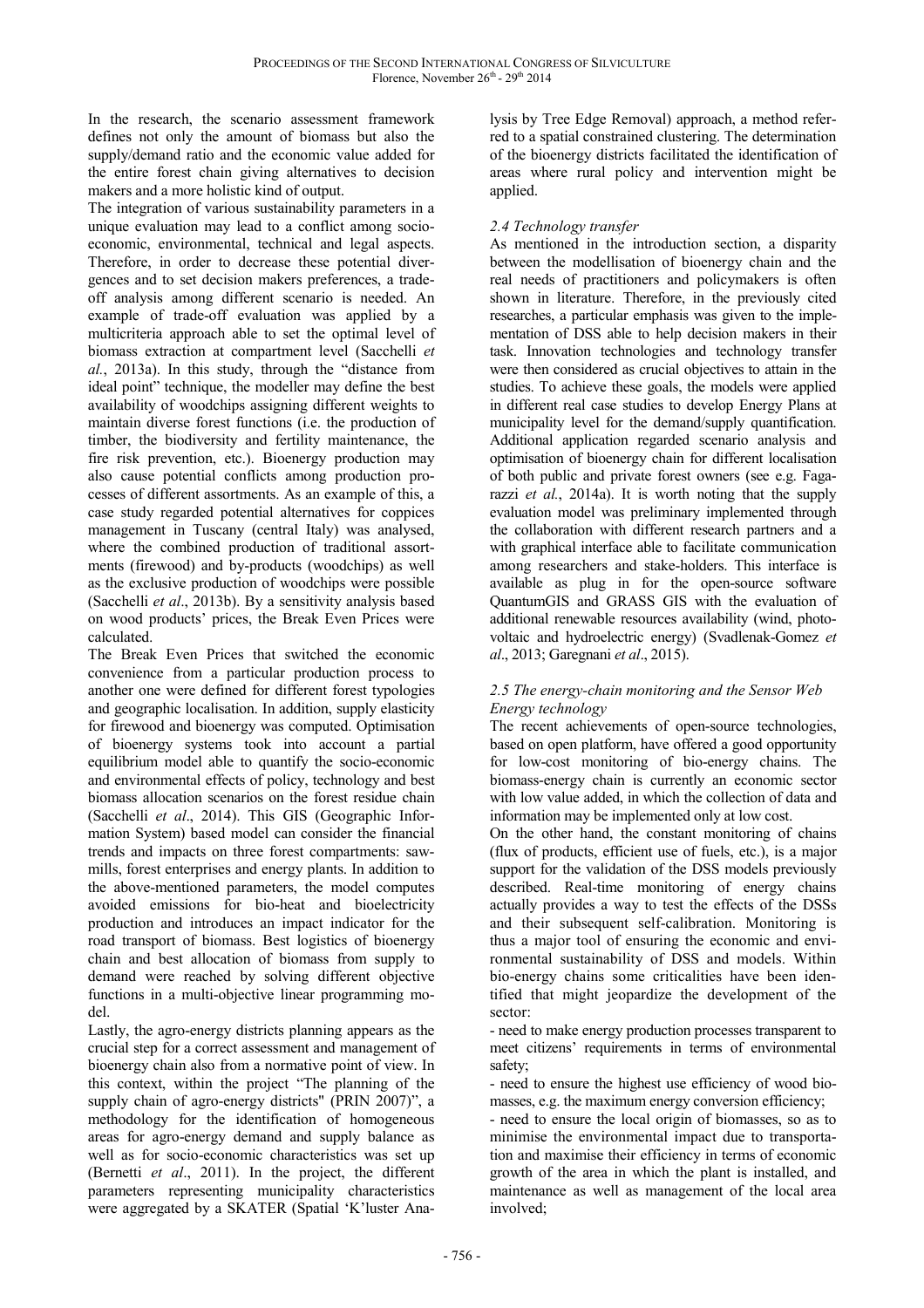- need to facilitate the job of energy plant managers (district heating, cogenerators, etc.) To meet these needs as well as improve the DSS, recent research studies have been targeted towards the implementation of low-cost Sensor Web Energy systems, integrated with web platforms, where data are accessible on a real-time basis. SWE defines the term Sensor Web Energy as "Web accessible sensor networks and archived sensor data that can be discovered and accessed using standard protocols and application programming interfaces" (Botts *et al*., 2008).

In particular, the sensors are defined from an engineering point of view as devices that convert a physical, chemical, or biological parameter (like temperature, wind speed, solar radiation, moisture, etc.) into an electrical signal (Bermudez *et al*., 2009).

In our case, data are sent by a GPRS data transmission module to a web platform named iBioNet (Intelligent Bioenergy Network), where data are processed, outputs are modeled and produced for data interpretation. Users may access the platform to check the functioning, efficiency and origin of biomasses, etc. The peculiarity of the SWE network is its "open architecture" that fits any type of plant: thermal, cogenerative, systems with boilers in series or parallel connection, rake-loading and leaf springs or load boxes systems; in short it fits the heterogeneous range of plants existing in different European Countries (Fagarazzi *et al.*, 2014a).

In the case of biomass-energy chains, the remote measurements required concern:

- definition of the origin of the fuels arriving at different plants, of the supplier and of business features;

- assessment of the amount of biomass used in different plants;

- assessment of the amount of energy produced by different plants;

- estimate of plant electrical energy consumption;

- estimate of plant energy efficiency;

- climate data acquisition (to check the correct thermal management);

- security data acquisition (like fire, water in the main compartment, voltage fluctuations, etc.).

On the iBioNet platform the SWE data are however integrated by laboratory data on the chemical quality of fuels and emissions, fine dust (PM 2.5, PM 10, total PM; Ozone, CO and  $CO_2$ ; NO<sub>2</sub> and solar radiation, etc.) In this way the transparency of the production process is maximised (Fagarazzi *et al.*, 2014b).

#### **3. Discussion and conclusion**

The described methodologies and works aim to match and integrate research efforts and technology transfer opportunities, to optimize efficiency and sustainability of the bioenergy sector. The applied approaches will allow the use of operational researches and the implementation of Decision Support Systems for highly differentiated input datasets and a flexible updating. Dynamic spatialtemporal analysis will facilitate computation for different study areas, planning level, typology of bio-energy chain management and temporal horizons.

Future research would apply developed DSS for agricultural bioenergy chain evaluation and for different kind of biofuels. Socio-environmental analysis of biomass production could be conducted by the application of additional approaches such as bio-physical, Life Cycle Assessment (LCA) and Ecological Carbon Footprint (ECF).

The availability of biomass in rural sector will be calculated also for agricultural resources, through farm accounting and computation of indexes related to extraction of pruning residues from permanent crops (vineyard, olive growth, fruit trees, etc.) as well as material from dedicated crops (short rotation forestry). Eventually, affirmed and original quantitative technique could be merged to monetized impacts on ecosystem services by the application of neoclassical economics, market theory and political sciences.

#### **RIASSUNTO**

#### **Sostenibilità ambientale e sociale ed efficienza di filiera nella produzione di energia da biomasse**

Lo scopo del presente lavoro è quello di presentare un quadro coordinato delle ricerche condotte dal Dipartimento GESAAF dell'Università degli Studi di Firenze, relativamente alla sostenibilità ambientale e sociale e all'efficienza economica delle filiere e dei distretti energetici locali. Caratteristica comune delle ricerche presentate è quella di fornire un supporto decisionale alla pianificazione tenendo conto della variabilità geografica delle caratteristiche ecologiche, ambientali e sociali del territorio tramite approcci di ricerca operativa basati su analisi spaziale multi-obbiettivo e procedure di ottimizzazione. Oltre a indicatori di efficienza classici tra i quali indici economico-finanziari e parametri di analisi della miglior logistica, i diversi studi condotti hanno introdotto indicatori di valutazione innovativi, come ad esempio i possibili impatti - positivi e negativi legati alla produzione di biomassa - sui servizi ecosistemici, il trade-off produttivo tra residui a scopo energetico e ulteriori assortimenti legnosi forestali e l'analisi dell'accettazione degli impianti a biomassa da parte degli stakeholders e delle comunità locali. Sono state inoltre sviluppate tecnologie SensorWebEnergy e piattaforme informatiche atte a garantire non solo la divulgazione delle tecnologie, dei risultati e delle esperienze tecnico-gestionali delle filiere, ma anche capaci di fornire un costante monitoraggio delle attività produttive della filiera bioenergetica.

In altri termini sono stati implementati Sistemi di Supporto alle Decisioni (SSD) in grado di autocalibrarsi in relazione all'evoluzione dei parametri ambientali, logistici e gestionali delle filiere.

#### **BIBLIOGRAPHY**

Bermudez L., Delory E., O'Reilly T., del Rio Fernandez J., 2009 – *Ocean Observing Systems Demystified*. In: Proceedings of OCEANS 2009, *Marine Technology for Our Future: Global and Local Challenges*, Biloxi, MS,